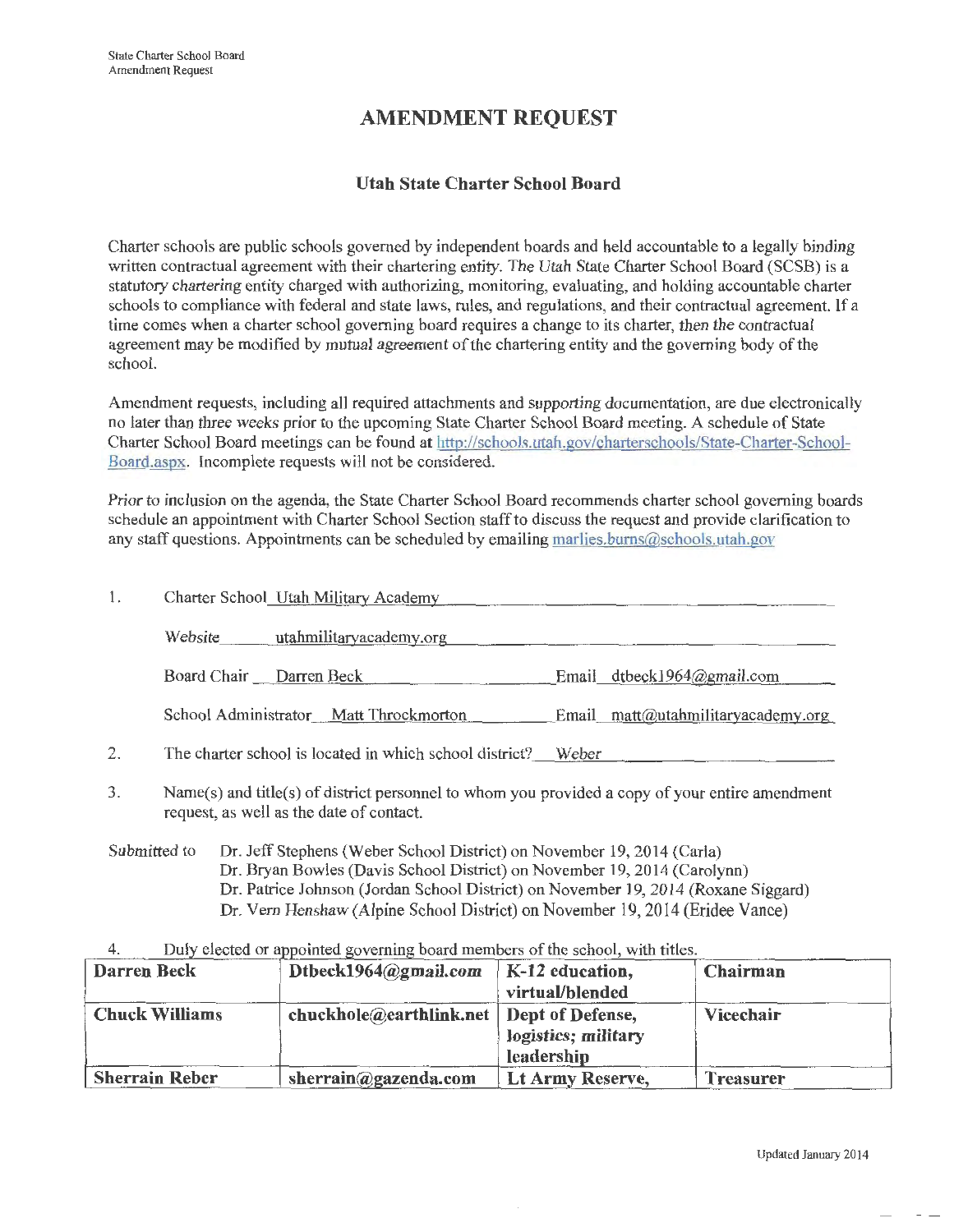|          |                  | <b>Public Relations</b>           |        |
|----------|------------------|-----------------------------------|--------|
| Curt Oda | coda@le.utah.gov | State Legislator,                 | Member |
|          |                  | $\frac{1}{2}$ community relations |        |

5. School mission and purpose(s) (limited to one page):

# VISION

The Utah Military Academy will prepares cadets as leaders to thrive in any competitive environment upon graduation with a focus on entrance into the military academies, ROTC scholarship programs in colleges and universities or other technically challenging opportunities related to the military culture. All of which result in maximizing their potential throughout life.

# OUR PHILOSOPHY

The military culture provides a basis for a structured academic environment within which students can receive a comprehensive program of instruction that will enable them to maximize their absolute potential. Key to the military culture is exceeding all previously known individual expectations in achieving "mission accomplished." Every student can learn; every student can lead; every student has unlimited potential to excel. We will provide this disciplined, nurturing, engaging, and challenging environment within a military framework of instruction and culture.

# MISSION

We will provide a rigorous environment that focuses on aggressive academics, strong work ethic, leadership opportunities, physical engagement and task oriented assignments. We recognize that many cadets will come from challenging backgrounds that would normally lead to a failure to maximize their individual potential. We are dedicated to identifying the individual needs of all students, working to build the support mechanisms within the sphere of influence and ultimately working to change their mindset and expectations of achievement. This is critical to individual success and we insist that a military culture is a key component in that change.

Utah Military Academy recognizes academic excellence is a requirement for admission to a Unite States Military Academy or to qualify for ROTC scholarships. In order for students to be fully prepared for its rigorous high school curriculum, the school will admit students beginning in seventh grade in order to build and strengthen necessary academic skills.

We will also engage the family and community in supporting this culture both on campus and off. An important part of program implementation is the hiring and development of our professional staff. We recognize that many of the finest teachers may not have a military background, which will frrst entail a strong exposure and then complete adoption of culture among staff. It is from the demonstrated leadership of our staff that culture will be shared with cadets, family, and community.

Essential to our overall framework is a very intentional, dedicated effort to ensure cadets develop critical thinking skills, which is essential for great leaders and the maximization of potential. We will also develop a strong personal commitment to physical fitness and healthy living. We will also instill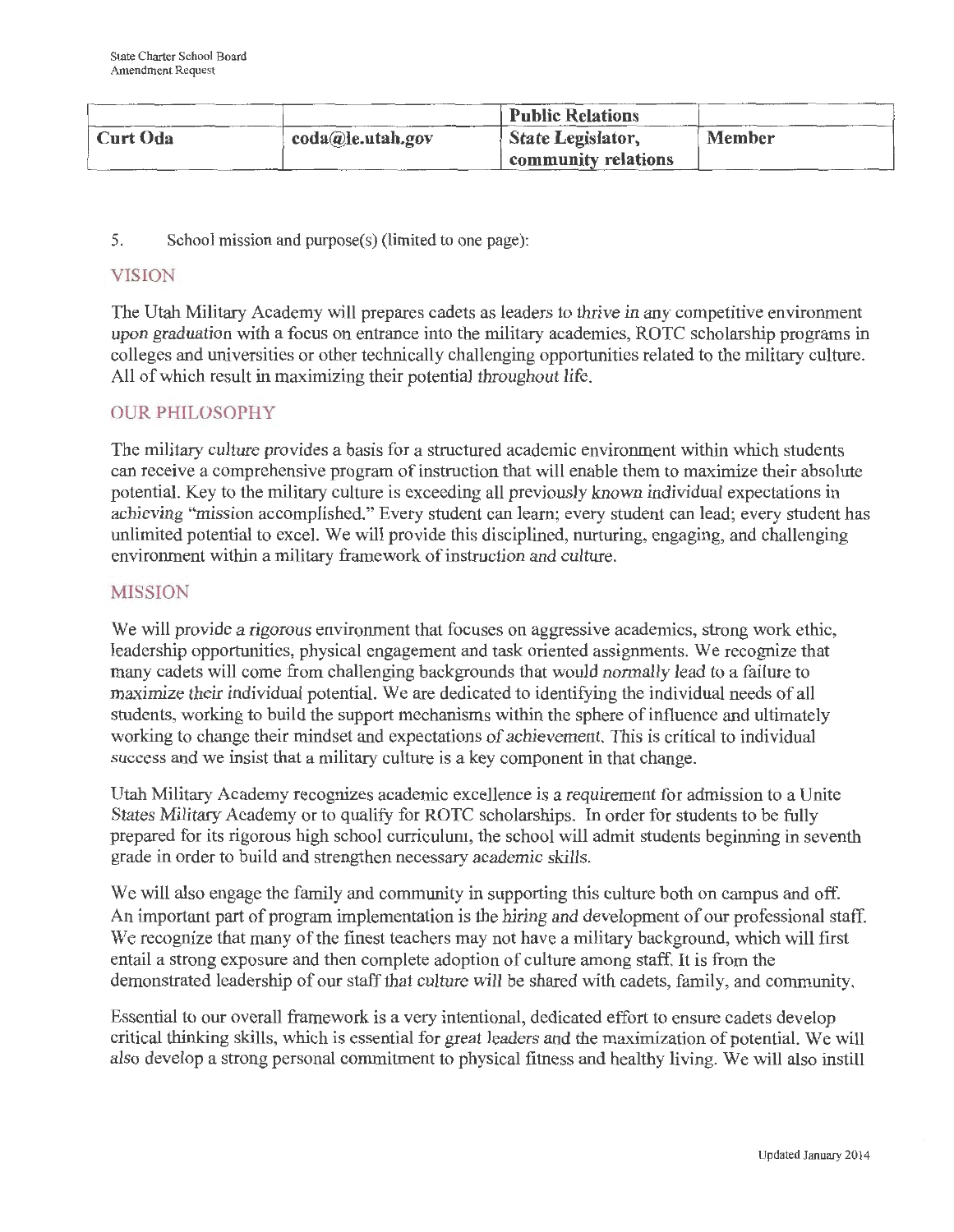in our cadets a strong sense of ethics, morals and other characteristics of empathy that result in great leaders. The totality of a successful student will be on the path of a statesman.

6. Requested amendment to charter (check all that apply). Provide requested details and supporting documentation in Attachment 1. If the request requires a budget, include it as Attachment 2. If the governing board has developed a corrective action plan, include it as Attachment 3.

### *Requires Utah State Board of Education (USBE) Approval (2 months)*

- Change to school mission or purpose(s). Include a redline version showing new additions and removed language in school mission and/or purpose(s). Describe the process the governing board followed when making this decision, as well as why a change to mission and/or purpose(s) is necessary for the governing board to meet the terms and conditions in its contractual agreement.
- Waiver from Board Rule \_\_\_\_\_\_\_\_\_\_\_\_\_\_\_\_\_\_\_\_\_\_\_\_\_\_\_\_\_\_\_\_(include rule number and title). Describe why the waiver is necessary to meet the mission of the school and help the governing board meet the terms and conditions in its contractual agreement.
- $X$  Expansion of student enrollment. Indicate the number of students in grade K,  $1 6$ ,  $7 8$ , and  $9 - 12$  being requested. Describe whether or not this expansion of student enrollment will require a new facility or a significant structural change to an existing facility (i.e., requires a USOE facility project number)? If so, provide a detailed facility plan (e.g., floor plans, date when the documents pertaining to the financing of the facility project will be submitted to USOE for advice, date when the necessary pre-construction documents will be submitted to USOE for a project number, date the facility project will be completed, etc.). Also provide a copy of the projected budget for all years where student growth is planned.

New students requested (duplicate grade band enrollment information for all school years that new students are requested)

| SY 2015-2016 Riverdale Campus |                    |
|-------------------------------|--------------------|
| Grade K:                      | Grades $7-8$ : 60  |
| Grades 1-6:                   | Grades $9-12: 120$ |
|                               |                    |

Expansion of grade levels served, if requested grades will include students in different weighted pupil unit grade level category. Indicate the new grade levels being requested. Describe whether or not this expansion of grades served will require a new facility or a significant structural change to an existing facility (i.e., requires a USOE facility project number)? If so, provide a detailed facility plan (e.g., floor plans, date when the documents pertaining to the financing of the facility project will be submitted to USOE for advice, date when the necessary pre-construction documents will be submitted to USOE for a project number, date the facility project will be completed, etc.). Also provide a copy of the projected budget for all years where grade level expansion is planned.

New grades requested  $-$  check all that apply (duplicate information for all school years that new grades are requested)

SY Grade K: \_\_\_\_\_\_\_\_<br>Grades 1-6: \_\_\_\_\_\_\_\_

| Grades $7-8$ :<br>Grades $9-12$ : |  |
|-----------------------------------|--|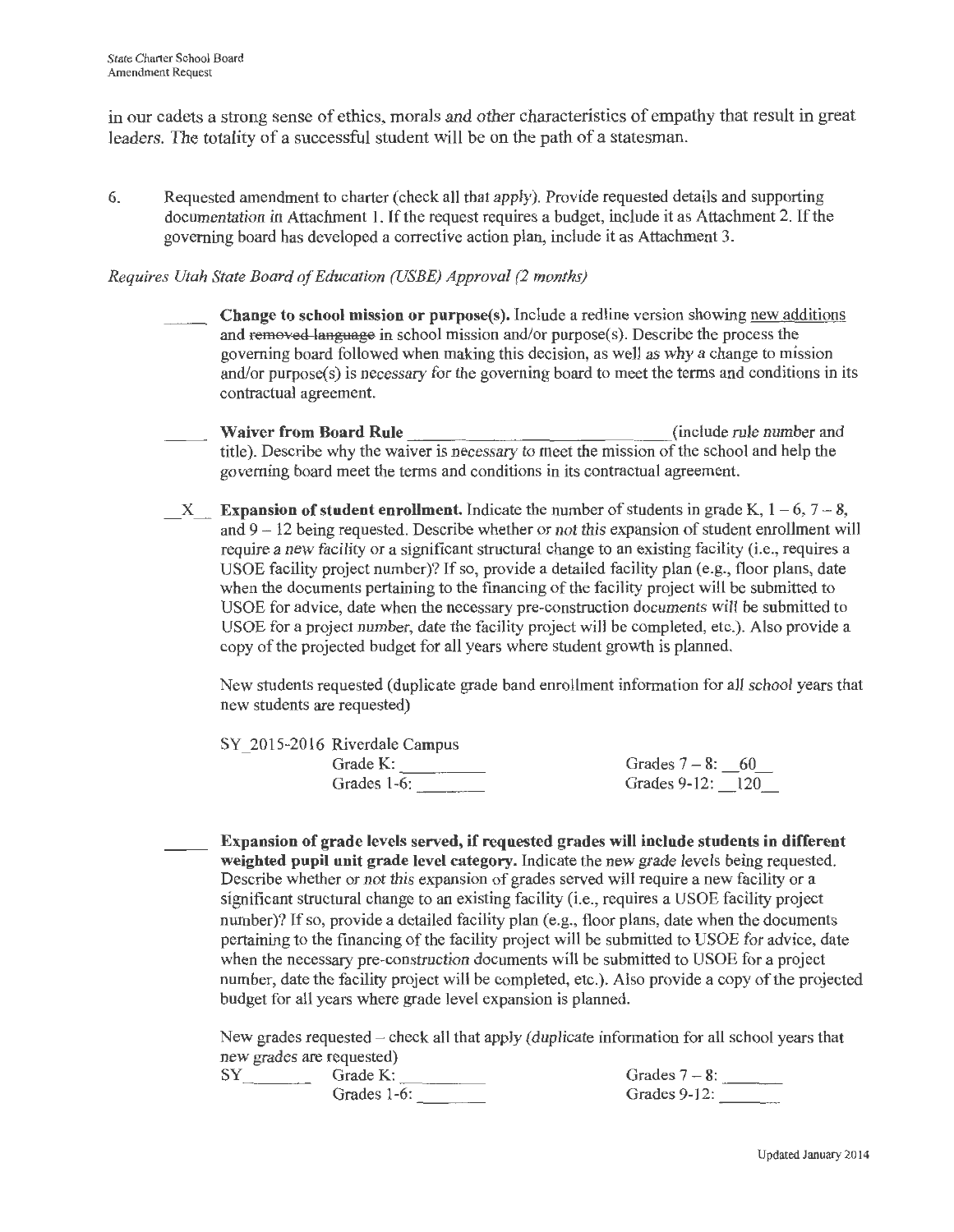Revolving Loan. If school is recommended by the Charter School Revolving Account Committee for a loan, then the recommendation requires both SCSB and USBE approval. Loan documentation to the SCSB and USBE will be provided by Charter School Section staff. No additional documentation is required.

#### *Requires State Charter School Board Approval with discussion at meeting (1 month)*

- Change to educational program or methods of instruction. Provide supporting documentation of new, evidence-based choice, as well as anticipated improvement in student performance.
- Relocating to a new school district (operational school) or municipality (planning school). Operational schools must provide evidence supporting the decision to move, including the projected impact on enrollment. Planning schools must provide a detailed market analysis of newly proposed location, including corresponding capital facility plan and revised budget for the planning year and first three operational years.
- Matriculation agreement. Describe the purpose for the matriculation agreement and provide a copy of the school's proposed matriculation agreement signed by all participating charter school(s).

#### *Requires State Charter School Board Approval via consent calendar (1 month)*

- Change to contractual agreement performance measures. Include a redline version showing new additions and removed language in contractual agreement performance measures and provide supporting documentation for the requested change.
- X Postponement of opening year. Describe the reason for postponing the school's opening year. Provide a copy of the revised budget for the planning year and first three operational years. Include additional supporting documentation as necessary.

Utah Military Academy would like to postpone the opening of the Camp Williams Campus to 2016-2017 as there is not enough time to construct a facility in a cost efficient manner. We are still requesting 360 students for this location. Please see the attached three-year budget.

Change to Bylaws specific to number of board members or board member election / appointment process. Include a redline version showing new additions and removed language in Bylaws.

### *Requires Executive Director approval (up to 1 month)*

- Change name of school. Provide the school's proposed new name and provide a statement of understanding of requirement to submit paperwork for and receive change of name with IRS.
- Decrease grades served or student enrollment. Summarize the governing board's discussion that led to the decision to reduce grade levels or number of students served.
- Technical corrections. Include a redline version showing new additions and removed language. Technical corrections include changes such as spelling, grammar, title for school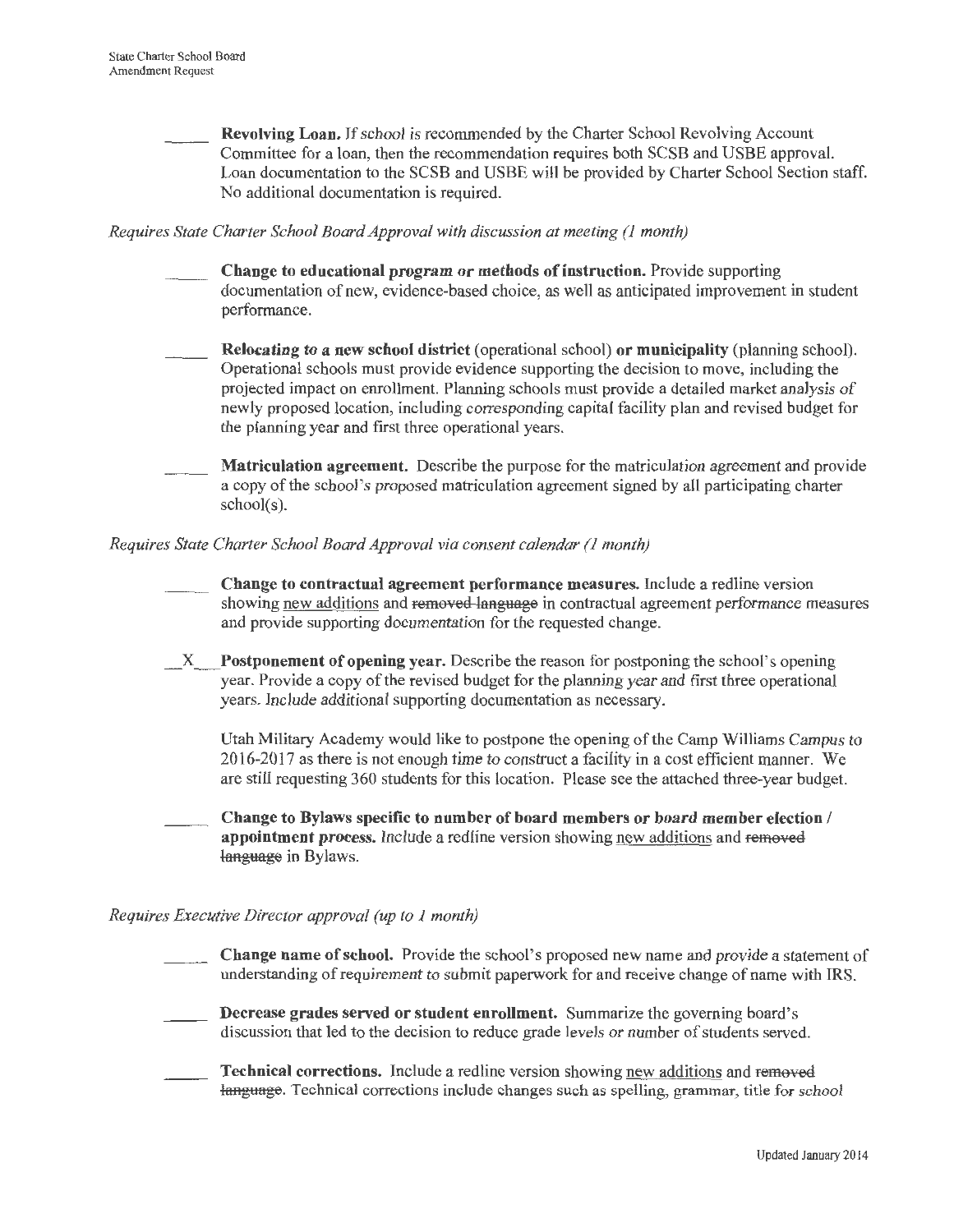employees, name of committees / groups, etc. It may also include re-ordering sections of the application for improved readability and use by the governing board.

**Acceleration of approved growth model, with no additional students.** Briefly describe the need for an acceleration of growth model approved for a future school year.

**Other.** Please describe amendment requests that do not fall into any identified category above. Provide details and supporting documentation as appropriate. Additional information may be requested following review and request may require SCSB or USBE approval.

7. Complete *Minimum Standard* and *Charter Contractual Agreement Goal* tables and provide statement of school adherence to State Charter School Board minimum standards and charter agreement, as found in R277-481 and contractual agreement, respectively. If the school is not meeting any of the SCSB minimum standards or any of its charter contract agreement goals, include governing board corrective action plan as appropriate as Attachment 3. (Corrective action plan(s) limited to two pages.)

### **Minimum standards**

| <b>Measure</b>                      | <b>Metric</b>                                                                                                                            | <b>Current Year</b> | Performance<br>2013            |
|-------------------------------------|------------------------------------------------------------------------------------------------------------------------------------------|---------------------|--------------------------------|
| Ethical conduct                     | Number of board violations of statute.<br>State Board rule, or charter agreement<br>as of date of amendment request<br>submission.       | None                | No data-<br>School not<br>open |
| Regulatory and reporting compliance | Percentage of teachers properly licensed<br>and endorsed for teaching assignment<br>as of date of amendment request<br>submission.       | 100%                | No data-<br>School not<br>open |
| Regulatory and reporting compliance | Percentage of employees and board<br>members with completed criminal<br>background checks as of date of<br>amendment request submission. | 100%                | No data-<br>School not<br>open |

| Indicator -- Financial performance and sustainability |                                                                                                                        |         |                                |
|-------------------------------------------------------|------------------------------------------------------------------------------------------------------------------------|---------|--------------------------------|
| Audit findings or recommendations                     | Number of material findings, financial<br>condition findings, or repeated significant<br>findings in prior fiscal year | No data | No data-<br>School not<br>open |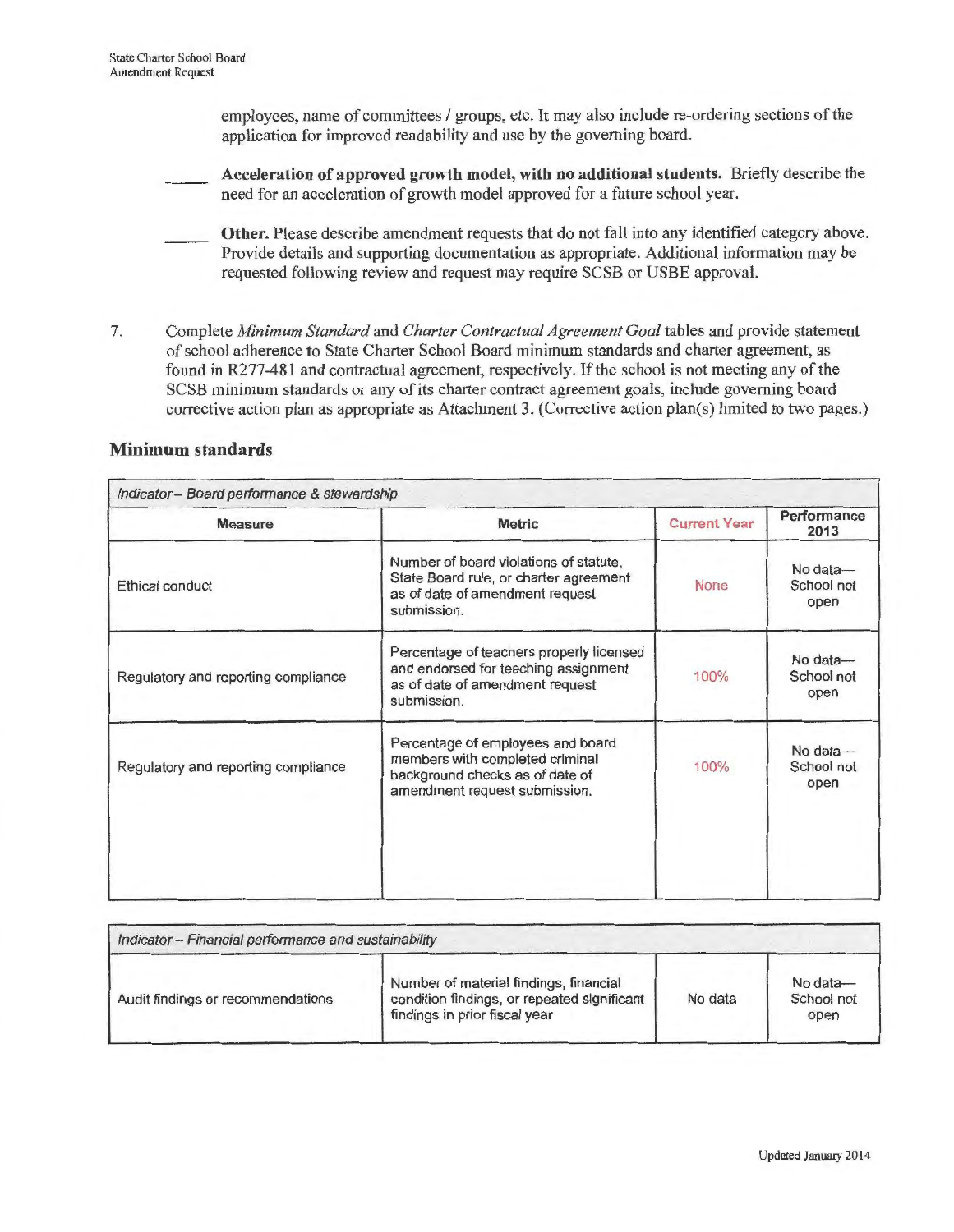| Current assets to total annual operating<br>expenses | <b>Current Assets</b><br>(Total Annual Operating Expenses ÷<br>360) | No data-<br>School not<br>open | No data-<br>School not<br>open |
|------------------------------------------------------|---------------------------------------------------------------------|--------------------------------|--------------------------------|
|------------------------------------------------------|---------------------------------------------------------------------|--------------------------------|--------------------------------|

#### Charter Contractual Agreement goals

Instructions: Insert all charter school goals found in your charter agreement with the State Charter School Board which are not found in other indicator areas. Make certain to include the section and page number where these measures, metrics, and board goals can be found. Also, include the fiscal year for the board performance value. Insert rows as needed.

| <b>Measure</b>                                                                                                                                                | <b>Metric</b>                                                                                                                                                                      | <b>Board Goal</b>                                                                                                 | <b>Current Year</b>                                                                                                                 | Performance<br>2013            |
|---------------------------------------------------------------------------------------------------------------------------------------------------------------|------------------------------------------------------------------------------------------------------------------------------------------------------------------------------------|-------------------------------------------------------------------------------------------------------------------|-------------------------------------------------------------------------------------------------------------------------------------|--------------------------------|
| Students are qualified for<br>and accepted into a military<br>academy of their choice                                                                         | Number of students<br>admitted to the military<br>academy of choice<br>(WestPoint Military<br>Academy, Air Force<br>Academy, Naval Academy,<br>Coast Guard or Merchant<br>Marine). | Year $1-3$<br>Year $3-8$<br>Year 5-15                                                                             | Two students<br>are currently<br>interviewing,<br>with<br>acceptance<br>anticipated                                                 | No data-<br>School not<br>open |
| Students are eligible and<br>prepared to participate in a<br>collegiate ROTC<br>scholarship program                                                           | Number of students<br>receiving collegiate ROTC<br>scholarships                                                                                                                    | Year 1-10<br>Year 3-20<br>Year 5-25                                                                               | Currently on<br>track for year<br>1, although it is<br>still early to<br>have exact<br>numbers                                      | No data-<br>School not<br>open |
| Students not pursuing a<br>college degree will be<br>prepared for and choose to<br>enlist in the military                                                     | Number of students<br>enlisting in the military                                                                                                                                    | Year 1-10<br>Year $3-20$<br>Year 5-25                                                                             | <b>Currently on</b><br>track for year<br>1, although it is<br>still earlt to<br>have exact<br>numbers.                              | No data-<br>School not<br>open |
| Students not pursuing<br>military career or college<br>will complete the aerospace<br>technology program and<br>find work in the industry<br>after graduation | Number of students<br>completing the aerospace<br>program and finding<br>employment in the industry                                                                                | Year 1-N/A as students will<br>not have had time to<br>complete<br>all required classes<br>Year 3-15<br>Year 5-20 | 14 students<br>are currently<br>enrolled in the<br>airframe<br>mechanics<br>class, so goals<br>look<br>achievable by<br>vear three. | No data-<br>School not<br>open |

### 8. Additional information you would like the SCSB to consider:

Utah Military Academy was approved in the spring of 2014 to open in the fall of 2014. The school was able to quickly recruit 329 students, a fully licensed and competent administration and staff, and opened successfully. Community demand is higher than expected, with 70 students applying for enrollment for the 2015-2016 school year in the first week of opening the lottery. Recruitment activities are just beginning, and UMA's governing board and administration is confident the school can easily fill a total of 540 seats.

The facility UMA is currently sharing with a private operator is large enough to accommodate the additional students without remodeling or expansion, and the co-tenant's lease expires in June, making the entire facility available for UMA.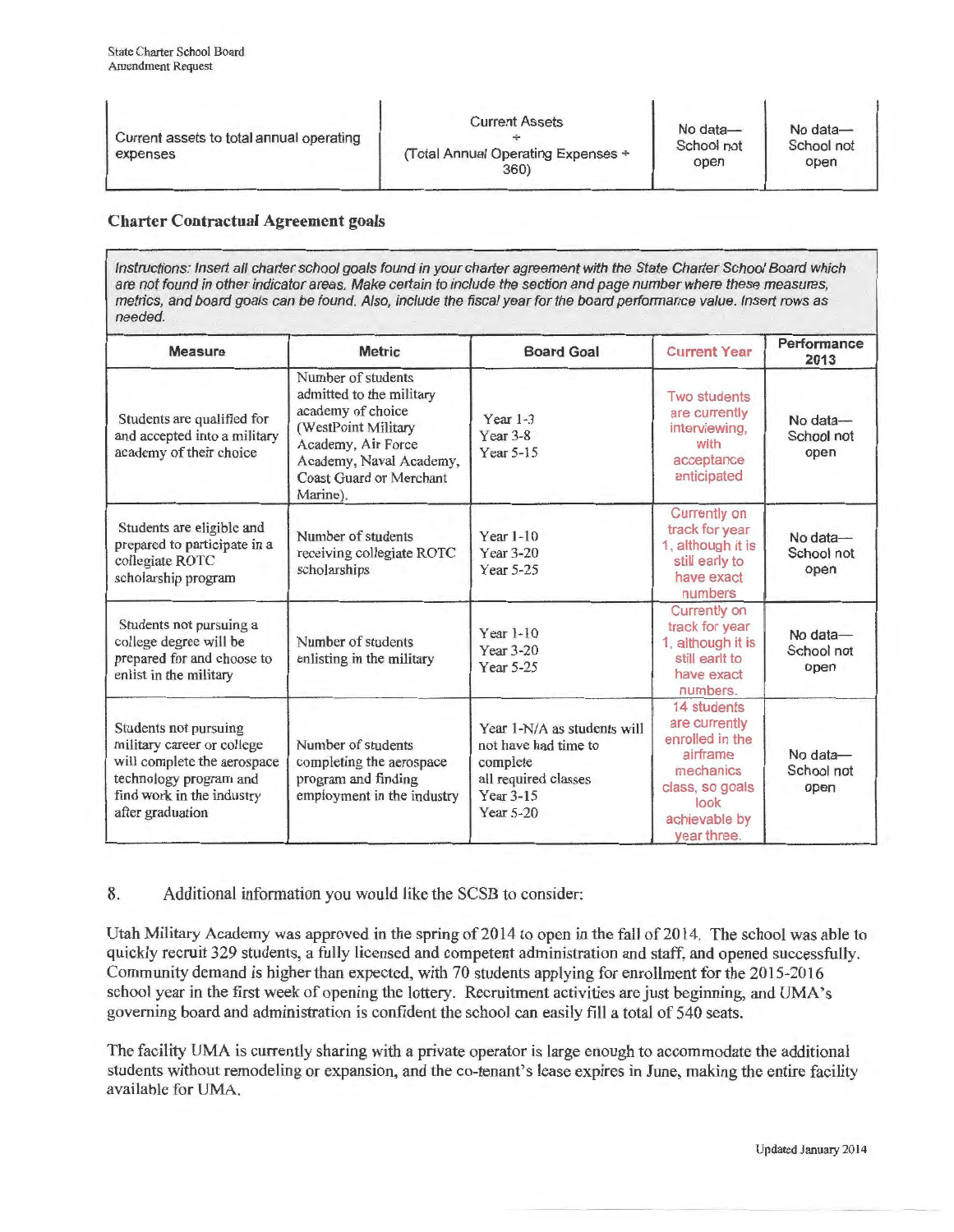When UMA submitted the original charter application, we requested three sites. The decision of the State Charter School Board was to grant the initial site and then consider a second site for the fall of 2015 near Camp Williams in late 2014. Seats for this second campus have been planned for, and UMA respectfully requests that a total of 540 (an increase of 180) be allocated to the Riverdale campus for the 2015-2016 year. UMA would like to postpone the opening of the Camp Williams campus until 2016, as a facility is not readily available for a 2015 opening, nor can one be completed in time in a cost-efficient manner.

overning Board Chair Signature

Sehool Principal/Director

Date

*46v/? ZeJ'/*  Date I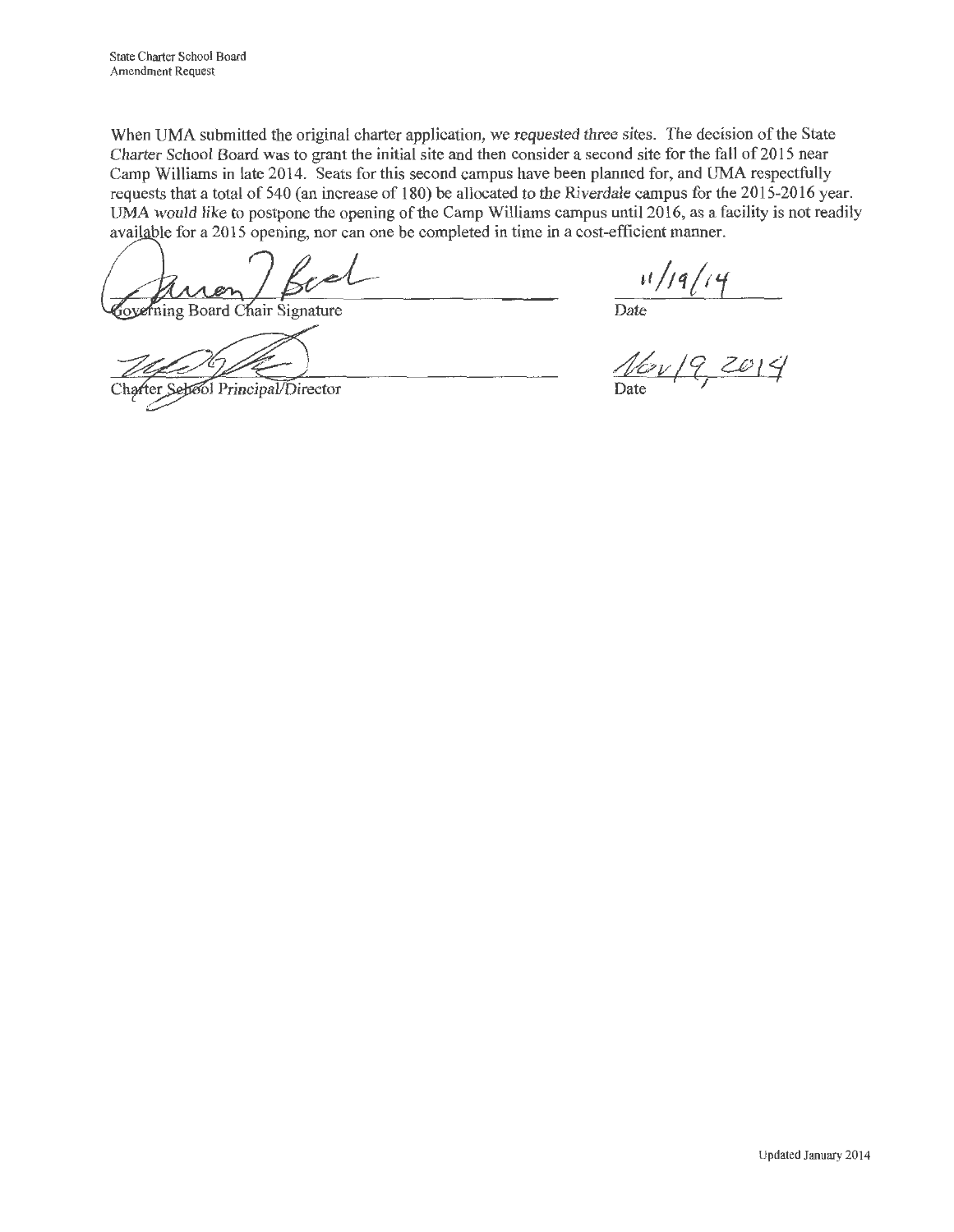The following information is included to demonstrate the ability of UMA to manage fiscal resources responsibly.

| Indicator - Financial performance and sustainability |                                                                              |                      |                          |                                |
|------------------------------------------------------|------------------------------------------------------------------------------|----------------------|--------------------------|--------------------------------|
| <b>Measure</b>                                       | <b>Metric</b>                                                                | <b>Best Practice</b> | <b>Current Year</b>      | Performance<br>2013            |
| Current ratio                                        | <b>Current Assets</b><br><b>Current Liabilities</b>                          | > 1.15               | No data<br>available yet | No data-<br>School not<br>open |
| Debt ratio                                           | <b>Total Liabilities</b><br><b>Total Assets</b>                              | ${}_{0.9}$           | No data<br>available yet | No data-<br>School not<br>open |
| Maintain applicable bond<br>covenants                | No Default Certification,<br><b>Audited Financial</b><br><b>Statements</b>   | $\mathbf{0}$         | Not Applicable           | No data-<br>School not<br>open |
| Adherence to Budget                                  | (Budgeted expenditure -<br>Expenditure)<br>Statutory budgeted<br>expenditure | Within 5%            | No data<br>available yet | No data-<br>School not<br>open |
| Occupancy costs                                      | <b>Facility Costs</b><br><b>Total Operating Revenues</b>                     | ${}_{0.22}$          | 11%                      | No data-<br>School not<br>open |
| Days cash on hand<br>(unrestricted)                  | (Cash + Investments)<br>÷<br>(Total Annual Operating<br>Expenses $\div$ 360) | $30 - 60$ days       | 80                       | No data-<br>School not<br>open |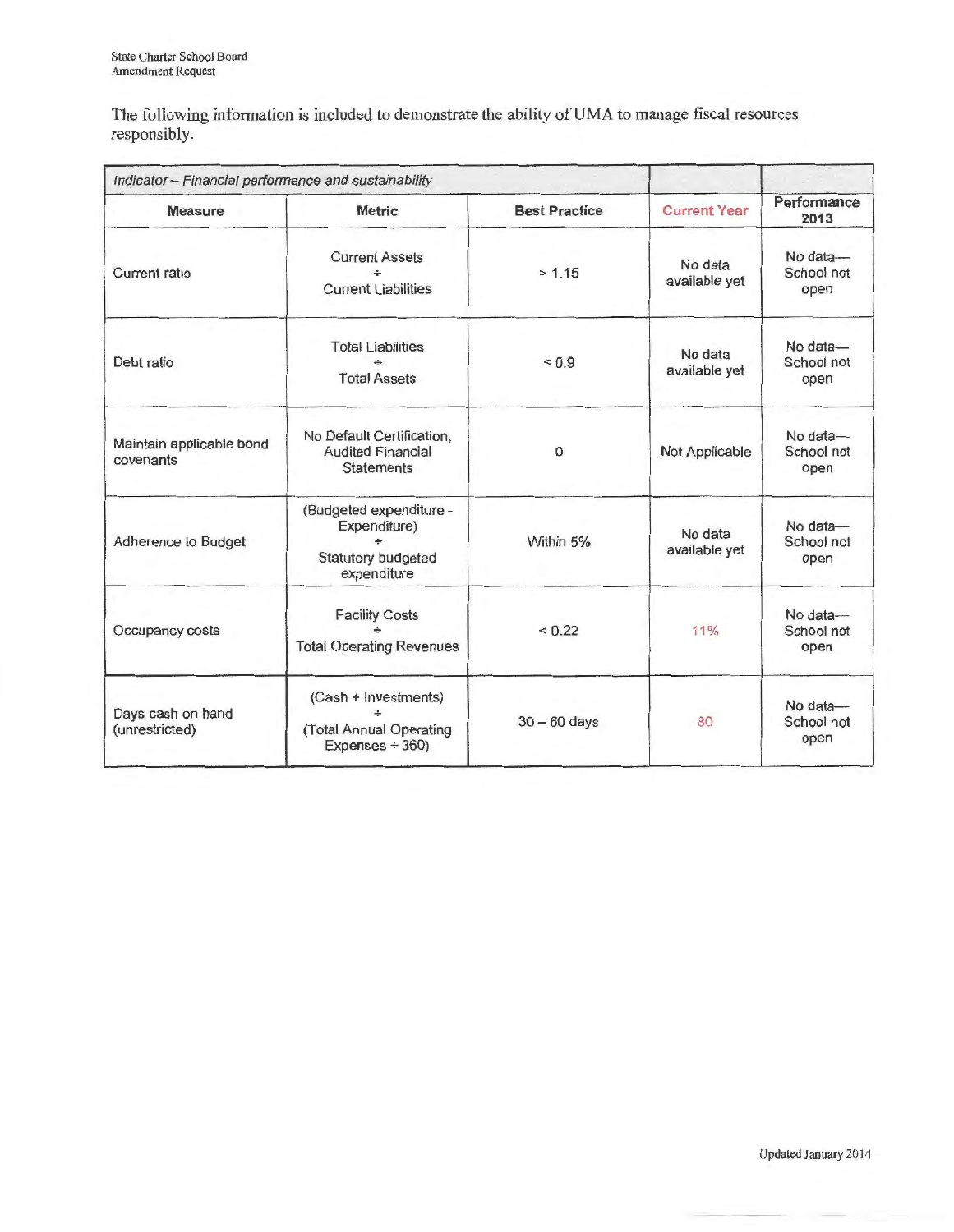|                                          | <b>Budget</b>            | Budget    | Budget    |
|------------------------------------------|--------------------------|-----------|-----------|
|                                          | FY2015                   | FY2016    | FY2017    |
| Revenue                                  |                          |           |           |
| 002 Local Revenue                        |                          |           |           |
| 005 Interest Income                      |                          |           |           |
| 008 Other Food Related Income            | 27,399                   | 43,305    | 59,960    |
| 009 Activities- After School Programs    |                          |           |           |
| 010 Student Fees- School Programs        |                          |           |           |
| 011 Student Fees- Secondary (not K-6)    | 35,000                   | 55,319    | 76,596    |
| 013 Parent Organization Income           | 25,000                   | 25,000    | 25,000    |
| 014 Donations Income                     | 20,000                   | 20,000    | 20,000    |
| 015 ROTC Income                          |                          |           |           |
| 016 Income- Sales & Rentals              |                          |           |           |
| 017 Other Local Income                   |                          |           |           |
| <b>Total 002 Local Revenue</b>           | 107,399                  | 143,624   | 181,556   |
|                                          |                          |           |           |
| 021 State Revenue                        |                          |           |           |
| 022 Regular School Programs K-12         | 1,059,903                | 1,675,227 | 2,319,545 |
| 023 Professional Staff                   | 41,336                   | 65,333    | 90,462    |
| 024 Flexible Allocation                  | 12,758                   | 20,165    | 27,920    |
| 025 Educator Salary Adjustment           | 74,003                   | 116,965   | 161,952   |
| 026 Class Size Reduction K-8             | 31,221                   | 49,346    | 68,326    |
| 027 Charter School Administration        | 32,900                   | 52,000    | 72,000    |
| 028 Charter- Local Replacement           | 560,748                  | 886,289   | 1,227,169 |
| 029 Special Ed Add-on                    | 106,360                  | 168,107   | 232,764   |
| 030 Special Ed Self-Contained            | 7,977                    | 12,608    | 17,457    |
| 031 Special Ed Extended/State            | 1,000                    | 1,581     | 2,188     |
| 032 Career and Tech Education            | $\overline{\phantom{0}}$ |           |           |
| 033 Gifted and Talented Learning         | 1,386                    | 2,191     | 3,033     |
| 034 Enhancement for At-Risk              | 9,007                    | 14,236    | 19,711    |
| 035 Early Interventions                  |                          |           |           |
| 036 Reading Improvement Program K-3      |                          |           |           |
| 037 Online Technology                    |                          |           |           |
| 038 Beverly Taylor Sorenson Arts         |                          |           |           |
| 040 School LAND Trust Program            | 15,835                   | 25,028    | 34,654    |
| 041 HB2 Computer Adaptive Testing        |                          |           |           |
| 044 UPASS- Evaluation & Assessment       | 937                      | 1,481     | 2,051     |
| 045 Library Books & Electronic Resources | 279                      | 441       | 611       |
| 046 Teachers Materials & Supplies        | 1,950                    | 3,082     | 4,267     |
| 047 State Startup Grant                  | 406,000                  | 100,000   | 80,000    |
| <b>Total 021 State Revenue</b>           | 2,363,600                | 3,194,079 | 4,364,109 |
| <b>051 Federal Revenue</b>               |                          |           |           |
| 052 IDEA B-Disabled                      | 45,451                   | 71,837    | 99,467    |
| 059 Title   Disadvantaged                | 27,040                   | 42,738    | 59,176    |
| 060 Title II Teacher Improvement         | 2,995                    | 4,734     | 6,554     |
| 061 Federal Lunch                        | 84,921                   | 134,222   | 185,846   |
|                                          |                          |           |           |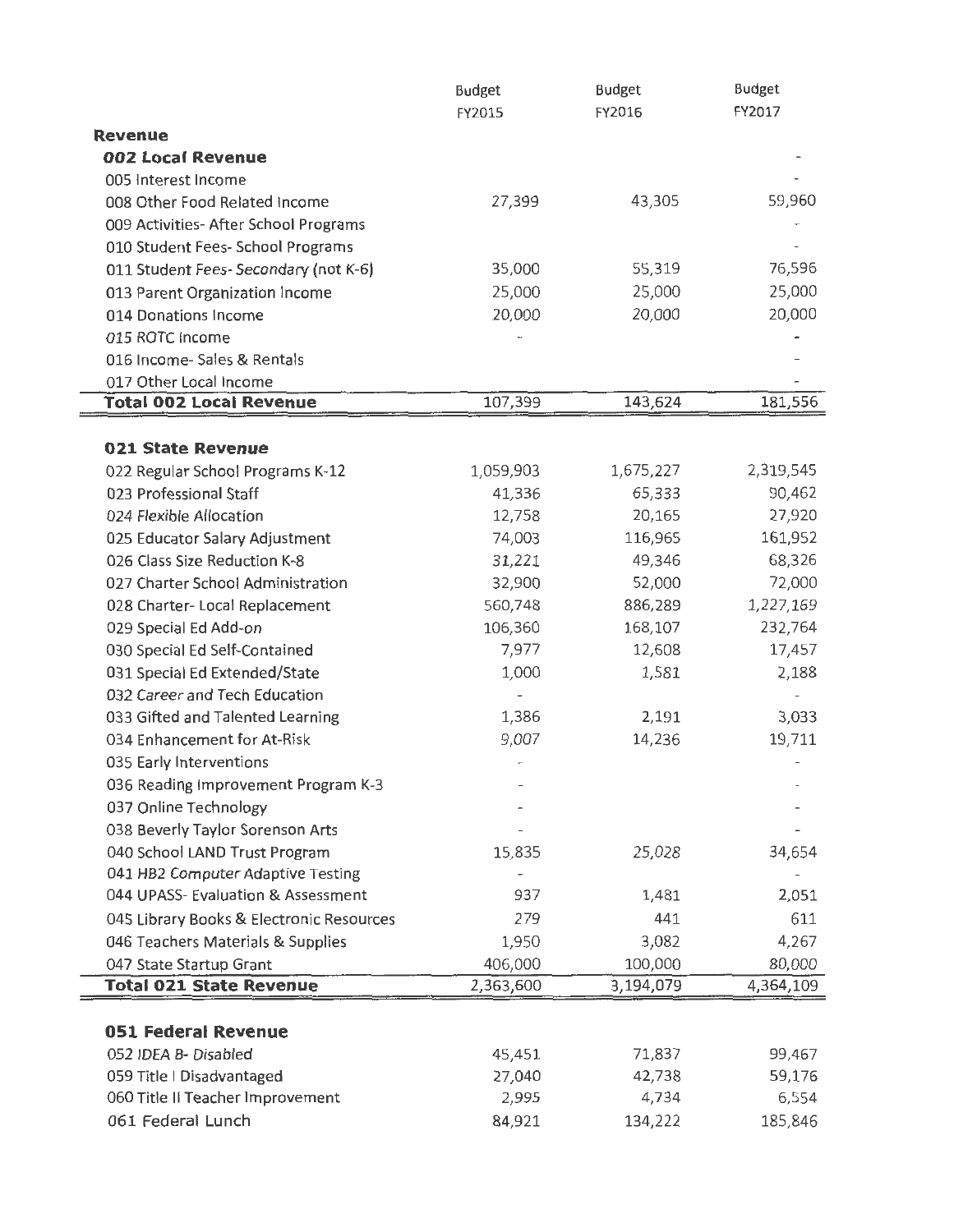| 062 Other Federal Revenue              |           |           |           |
|----------------------------------------|-----------|-----------|-----------|
| <b>Total 051 Federal Revenue</b>       | 160,407   | 253,532   | 351,044   |
|                                        |           |           |           |
| 071 Other Revenue                      |           |           |           |
| 072 Carried Forward Revenue            |           |           |           |
| 073 Proceeds from Loan Agreements      |           |           |           |
| 074 Proceeds from Capital Leases       |           |           |           |
| 075 Proceeds of Sales of Fixed Assets  |           |           |           |
| <b>Total 071 Other Revenue</b>         |           |           |           |
|                                        |           |           |           |
| <b>Total Revenue</b>                   | 2,631,406 | 3,591,234 | 4,896,709 |
|                                        |           |           |           |
| Expense                                |           |           |           |
| 102 Salaries 100                       |           |           |           |
| 103 Wages- Principals & Directors      | 165,000   | 181,500   | 251,308   |
| 104 Wages- Instructional Supervisors   | 65,000    | 71,500    | 99,000    |
| 105 Wages-Teachers                     | 603,200   | 953,386   | 1,320,073 |
| 106 Wages-Teachers Special Ed          | 38,000    | 60,061    | 83,161    |
| 107 Wages- Substitute Teacher          | 8,300     | 13,119    | 18,164    |
| 108 Wages-Library                      |           |           |           |
| 109 Wages- Student Support Services    | 47,000    | 51,700    | 71,585    |
| 110 Wages- Admin Support Staff         | 68,000    | 74,800    | 103,569   |
| 111 Wages- Aides & Paraprofessionals   | 25,210    | 39,846    | 55,171    |
| 112 Wages- SpEd Aide & Paraprofess     | 3,500     | 5,532     | 7,660     |
| 113 Wages- Bus Drivers                 | 2,500     | 3,951     | 5,471     |
| 114 Wages- Admin MAINT & OPS           | 9,500     | 35,000    | 48,462    |
| 115 Wages- Computer & Tech             |           |           |           |
| 116 Wages- Food Service                | 27,000    | 42,675    | 59,088    |
| <b>Total 102 Salaries 100</b>          | 1,062,210 | 1,533,069 | 2,122,711 |
|                                        |           |           |           |
| 121 Benefits 200                       |           |           |           |
| 122 Retirement Programs                | 36,868    | 61,323    | 84,908    |
| 123 Social Security & Medicare Tax     | 81,259    | 117,280   | 162,387   |
| 124 Health Benefits                    | 105,000   | 183,968   | 254,725   |
| 125 Unemployment W/C Insurance         | 10,835    | 38,327    | 53,068    |
| <b>Total 121 Benefits 200</b>          | 233,962   | 400,898   | 555,089   |
|                                        |           |           |           |
| 131 Purchased Prof & Tech Services 300 |           |           |           |
| 132 Management & Business Services     | 65,000    | 102,736   | 142,249   |
| 133 Instructional Services             |           |           |           |
| 134 Employee Training & Development    | 3,500     | 5,532     | 7,660     |
| 135 Education Support Services         | 30,000    | 47,416    | 65,653    |
| 136 Administrative Support Services    |           |           |           |
| 137 Computer and Tech Services         | 19,800    | 31,295    | 43,331    |
| 138 Legal and Accounting               | 5,000     | 10,000    | 13,846    |
| 139 Other Purchased Services           |           |           |           |
| Total 131 Purchased Prof & Tech Se     | 123,300   | 196,979   | 272,740   |
|                                        |           |           |           |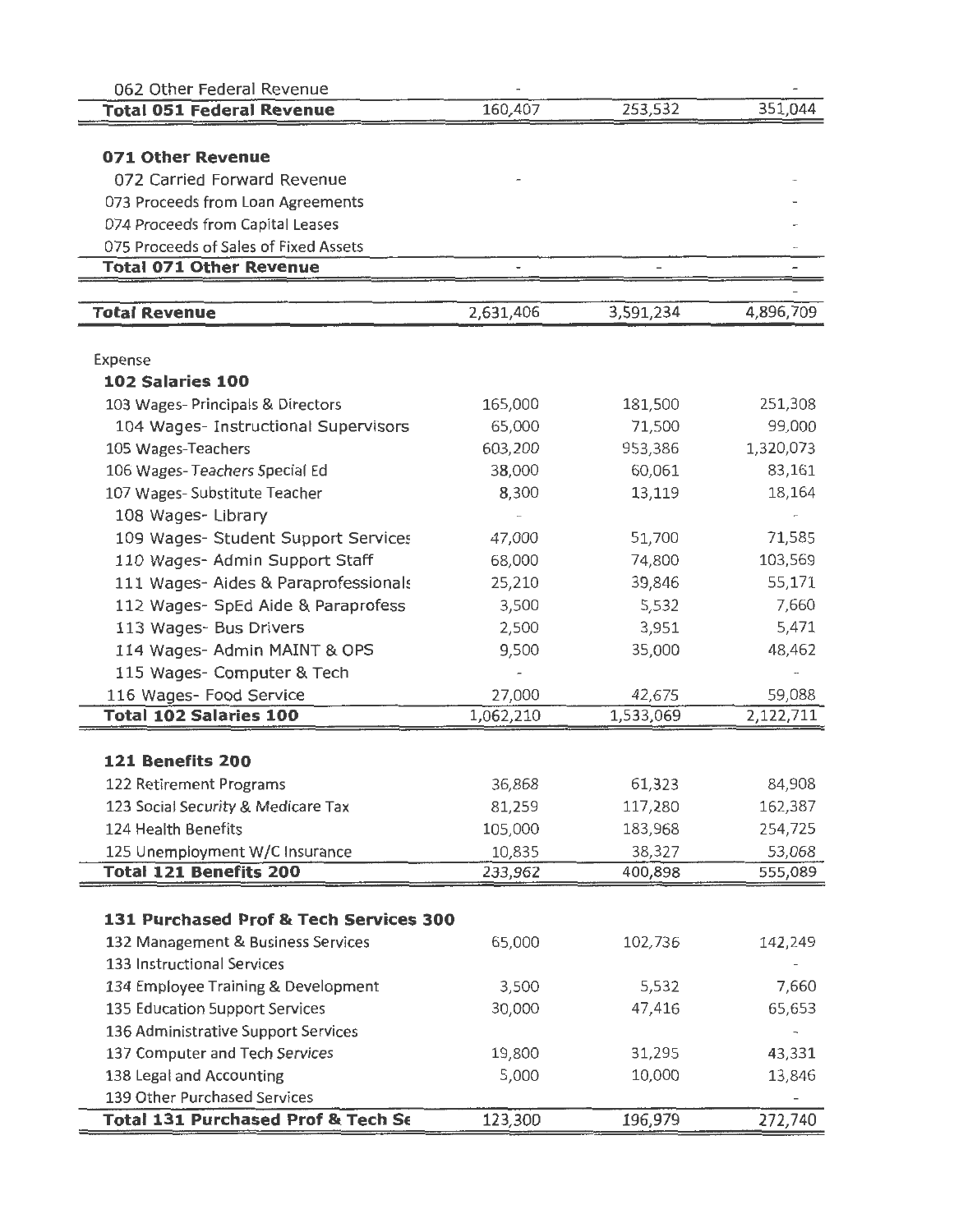| 151 Purchased Property Services 400                        |         |         |         |
|------------------------------------------------------------|---------|---------|---------|
| 152 Utilities Expenses                                     | 12,000  | 13,200  | 26,400  |
| 153 Repair & Maint- Comp & Tech                            |         |         |         |
| 154 Repair & Maint-Facilities                              | 3,000   | 3,300   | 4,569   |
| 155 Repair & Maintenance- Transportation                   | 4,000   | 4,400   | 6,092   |
| 156 Out Services- Custodial                                | 25,000  | 39,514  | 54,711  |
| 157 Lease- Rent Expense                                    | 201,495 | 250,000 | 470,000 |
| <b>Total 151 Purchased Property Servi</b>                  | 245,495 | 310,414 | 561,773 |
| 171 Other Purchased Services 500                           |         |         |         |
| 172 Transportation Services                                |         |         |         |
| 173 Insurance Expense                                      | 10,922  | 17,263  | 23,902  |
| 174 Telephone & Internet                                   | 7,500   | 8,250   | 11,423  |
| 175 Food Services Expense                                  | 95,000  | 150,152 | 207,903 |
| 176 Postage & Mailing Expense                              | 1,974   | 3,120   | 4,320   |
| 178 Advertising- Administration                            | 15,000  | 16,500  | 22,846  |
| 179 Travel- Staff Travel & Mileage                         | 5,000   | 7,903   | 10,942  |
| 180 Travel- Field Trips                                    | 7,896   | 12,480  | 17,280  |
| <b>Total 171 Other Purchased Services</b>                  | 143,292 | 215,667 | 298,616 |
|                                                            |         |         |         |
| 191 Supplies 600                                           |         |         |         |
| 192 Classroom Supplies                                     | 7,360   | 11,633  | 23,266  |
| 193 Employee Motivation                                    | 2,500   | 3,951   | 5,471   |
| 194 Special Ed Supplies                                    | 1,840   | 2,908   | 5,816   |
| 195 Administration Supplies                                | 20,000  | 31,611  | 63,222  |
| 196 Board Supplies                                         | 500     | 790     | 1,094   |
| 197 Professional Development Supplies                      |         |         |         |
| 198 Vending Machines                                       |         |         |         |
| 200 Maintenance & Custodial Supplies                       | 9,870   | 15,600  | 21,600  |
| 201 Transportation Supplies                                |         |         |         |
| 202 Energy-Electricity & Natural Gas                       | 26,866  | 29,553  | 59,105  |
| 203 Textbooks & Instructional Software                     | 35,000  | 55,319  | 76,596  |
| 204 Library Books & Supplies                               | 400     | 632     | 875     |
| 205 Computer & Tech Supplies                               | 68,050  | 107,556 | 215,112 |
| 206 Motor Fuel & Oil                                       |         |         |         |
| 207 Parent Organization Supplies                           | 1,500   | 2,371   | 3,283   |
| 208 Student Programs Supplies                              | 60,000  | 94,833  | 131,307 |
| 209 Student Motivation                                     | 750     | 1,185   | 1,641   |
|                                                            | 1,000   | 1,581   | 2,188   |
| 210 Fund Raising Supplies<br><b>Total 191 Supplies 600</b> | 235,636 | 359,523 | 610,578 |

223 Buildings  $\mathbb{L}$ 224 Equipment- Instruction 20,000 70,000 225 Equipment- Administration 20,000